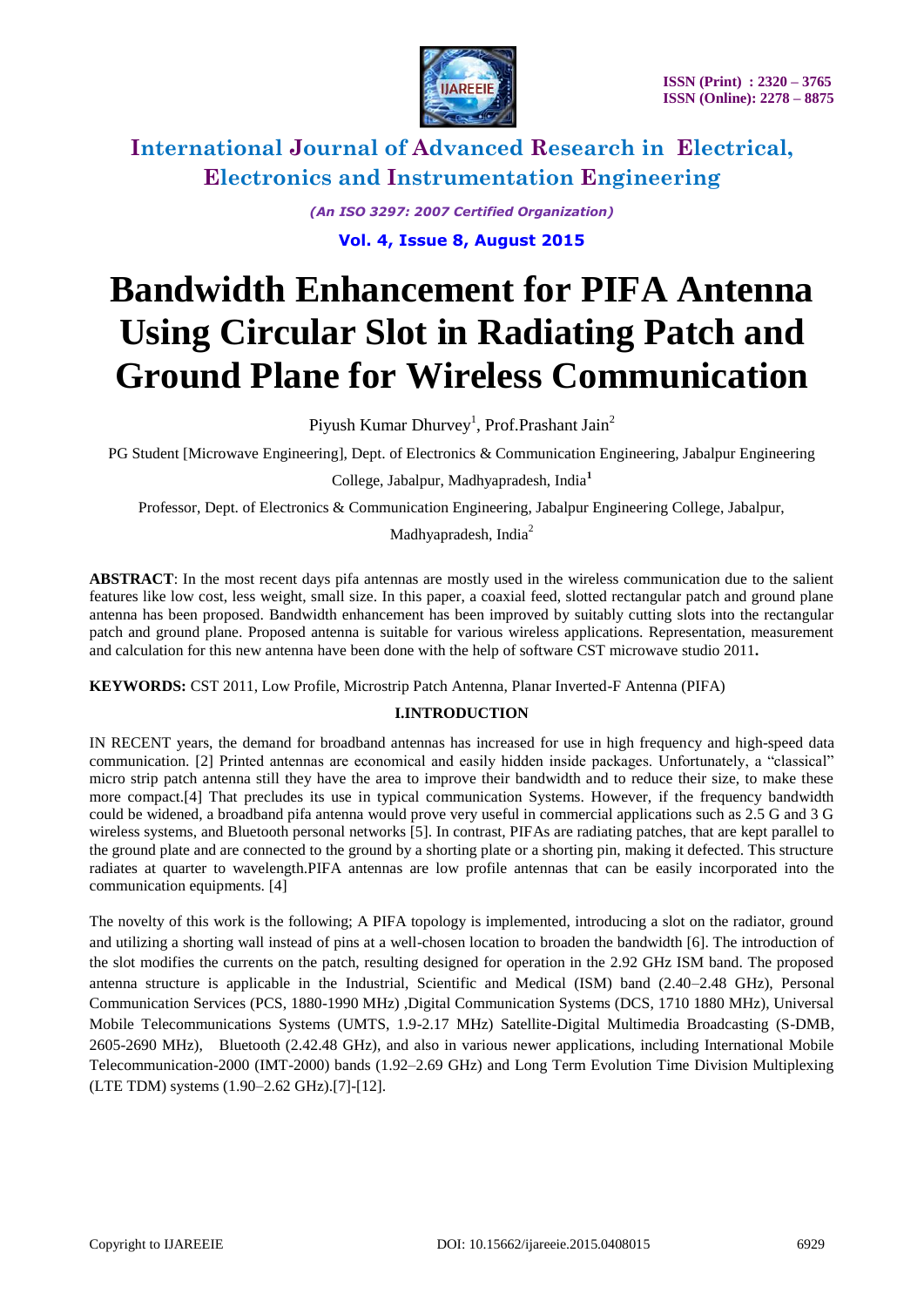

*(An ISO 3297: 2007 Certified Organization)*

### **Vol. 4, Issue 8, August 2015**

#### **II.ANTEENA DESIGN**

Figure 1(a) shows the 3D geometry of the Proposed PIFA antenna. The PIFA antenna has a miniaturized size of 48.5  $\times$  $19 \times 6.5$  mm.





The antenna design has been simulated with CST-MWS simulation environment. The antenna has two layers of copper in between a 6mm thick has been sandwiched. The top layer is a rectangular radiating patch of size  $23 \times 19$  mm. The bottom layer, considered as a ground plane, is of the size of  $48.5 \times 19$  mm, which has been made smaller for making space for the other components of the mobile handset. The ground is made defected by making it short with the upper patch, with the help of a shorting plate of thickness 0.2 mm. The top and bottom copper layers are supported by the substrate layer of dielectric material relative permittivity ar of 1, and substrate height of 6 mm approximately. Figure1 (b), (c) show top and bottom view of proposed antenna.

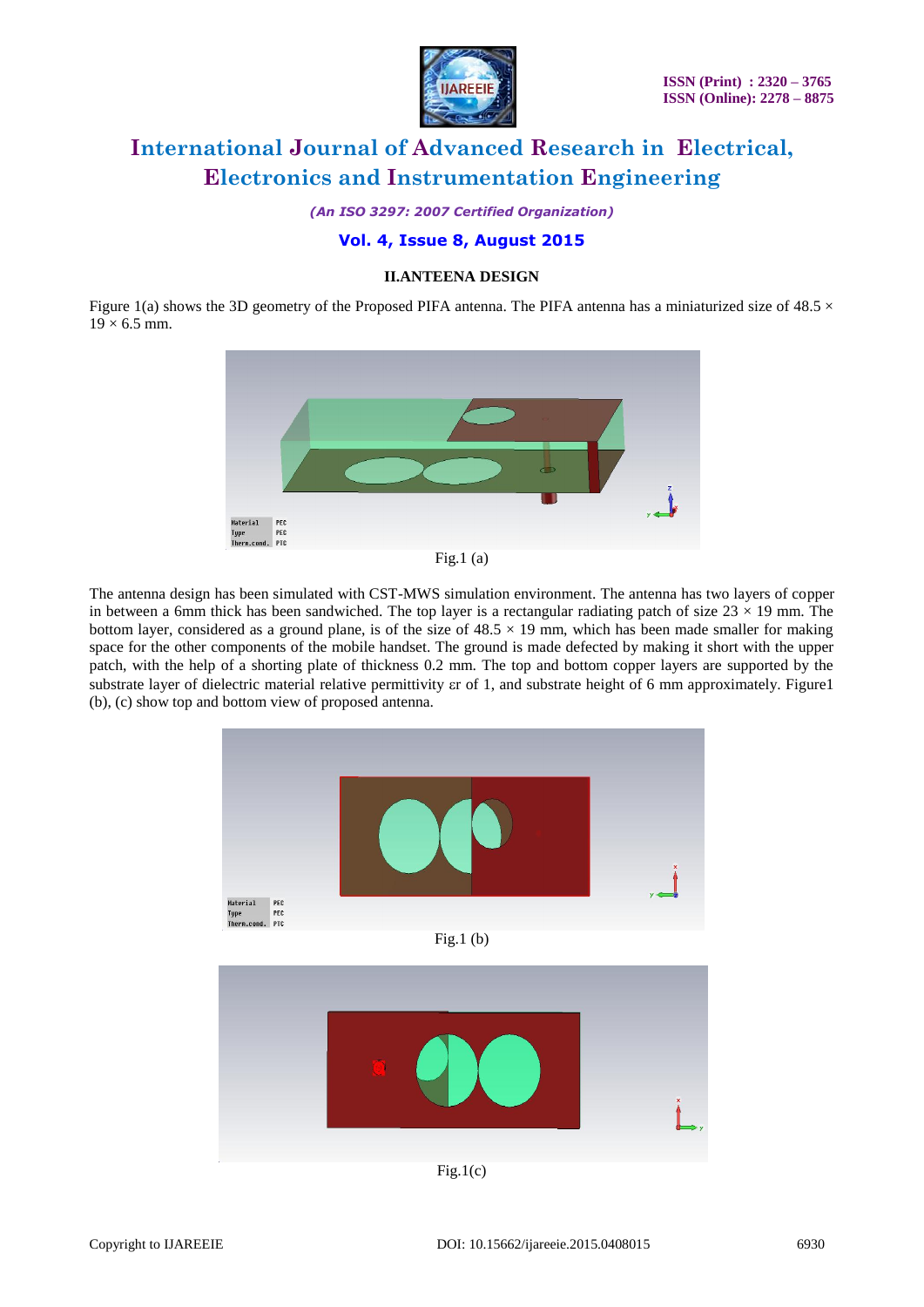

*(An ISO 3297: 2007 Certified Organization)*

#### **Vol. 4, Issue 8, August 2015**

CST Microwave Studio was used in the design of the structures. Ideally, the bandwidth should be centered at a frequency of 2.45 GHz, which is calculated using an experimentally derived equation, for a plain, edge fed structure in [3]

$$
fc = \frac{c}{3Rw + 5.6RL + 3.7h - 3Wf - 3.7Ww - 4.3\sqrt{f}w^2 + fl^2}
$$

Here Wf is feed width 1mm and c is velocity of light.

Table 1: Physical Dimensions of the proposed PIFA (All in mm)

| <b>PARAMETER</b>          | <b>VALUE</b> |
|---------------------------|--------------|
| $G_{L}$                   | 48.5         |
| $\rm G_{W}$               | 19           |
| $R_{\rm L}$               | 23           |
| $\mathbf{R}_{\mathbf{W}}$ | 19           |
| $\mathbf{f}_\mathrm{L}$   | 11.5         |
| $f_{\rm W}$               | 9.5          |
| $W_W$                     | 1.5          |
| $\mathbf{W}_\mathrm{h}$   | 6.5          |
| $W_f$                     |              |
| $D_{PS}$                  | 8            |
| $D_{GS}$                  | 12           |
| $S_p$                     | 4            |

Dimensions of the structure: [2]

(1) The length of the radiator RL is about 1.25 to times the width of the radiator Rw to produce a rectangular radiator shape.

(2) The width of the radiator Rw and the ground plane width Gw are identical and are aligned.

(3) The shorting wall width Ww which is placed along the length of the radiator.

(4) The prob feed is placed near the center of the radiator. The feeding position along the Radiator's length and width  $f_L$ 

and fw are about .5RL and .5Rw respectively.

(5) Here Dgs is diameter of ground plane slots.

(6) Dps is the diameter of radiating patch slot.

#### **III.RESULT AND SIMULATION**

Computer Simulation technology (CST) has been used to obtain simulation results. In this simulation, we assumed perfect electric conductor for the radiation element, the ground plane, shorting strip and feed line. The proposed antenna structure is tuned to provide enough impedance bandwidths to cover PCS 1900/DCS-1800//UMTS/SDMB /Wimax / /Bluetooth frequency bands with return losses less than or equal to -10 dB and with acceptable radiation patterns. Fig. 2(a) shows the simulated return losses of two cases for the proposed antenna. Creating slot on radiating patch increasing bandwidth about 70MHz. than next When Creating slot on the ground plane causes increasing the bandwidth about 200MHz for center frequency 2.92GHz. With directivity 3.33dbi and gain 3.35 db that is show figure 2 (c) and 2(d) respectively. [1]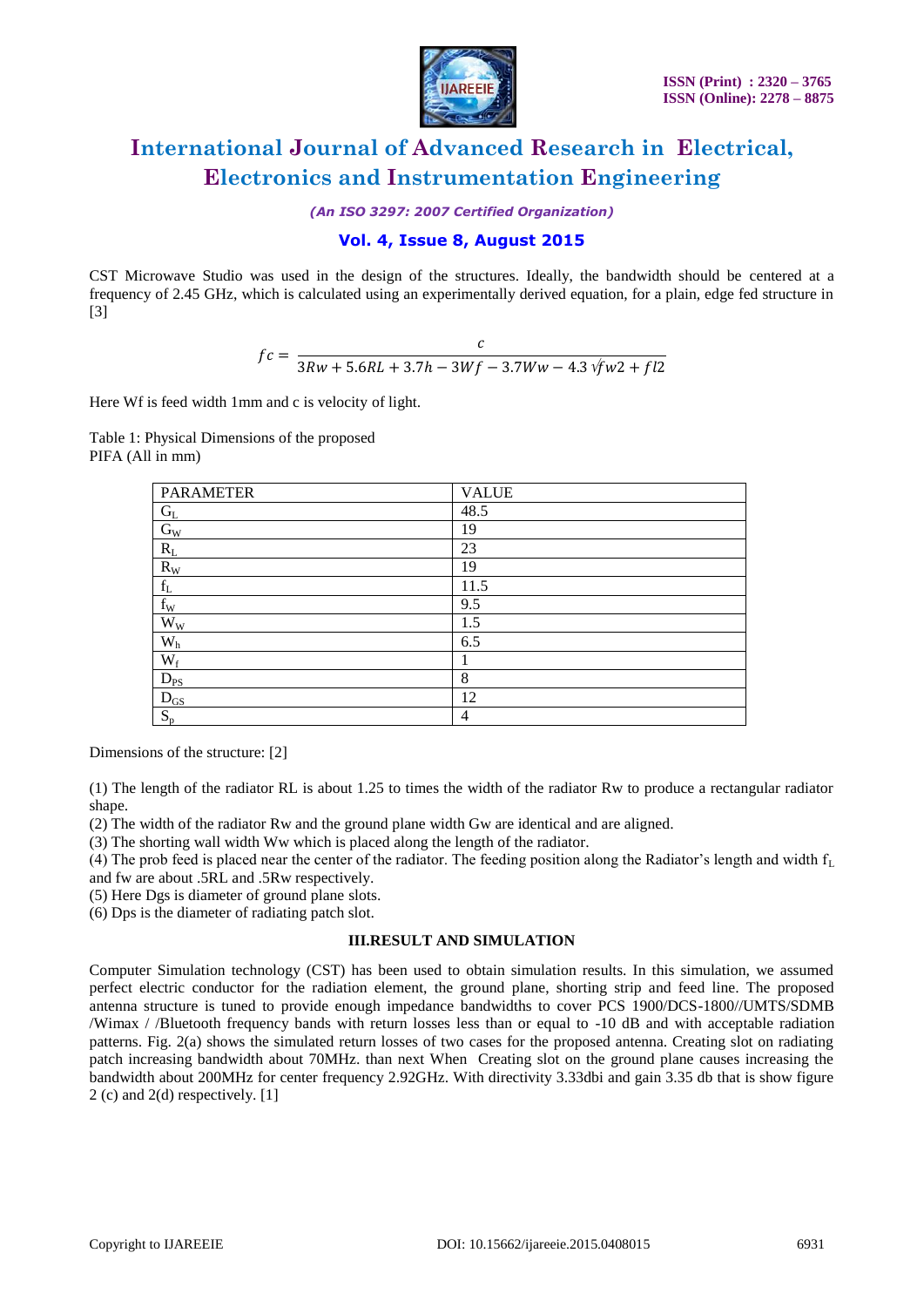

*(An ISO 3297: 2007 Certified Organization)*

### **Vol. 4, Issue 8, August 2015**



Here red color show without ground cut And green color show with ground cut Slot simulation result and get 1228 MHz Bandwidth



Directivity 2(c)

Here simulated directivity plot shown fig. 2(c) that is value 3.33 dbi which is show the propose antenna is omnidirectional antenna.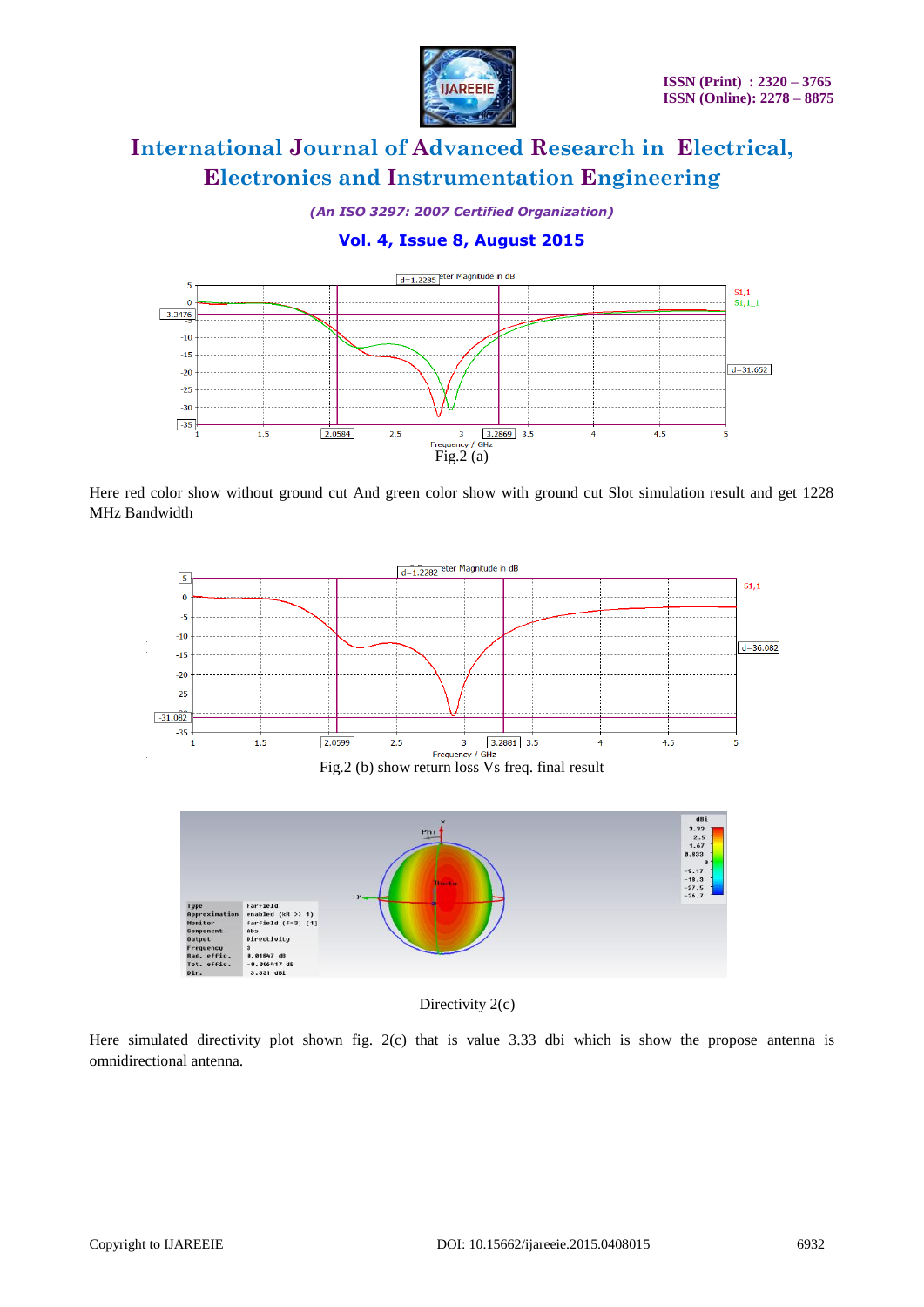

*(An ISO 3297: 2007 Certified Organization)*

### **Vol. 4, Issue 8, August 2015**



Gain 2(d)

Here simulated Gain plot shown fig. 2(d) that is value 3.35 db which is more than double (1.5 db) compare to plain antenna value that is very good for the propose antenna.



Here simulated smith chart show the input impedance of propose antenna that is 50.07 ohm at 2.92 GHz frequency that is very good for multiband characteristic.

#### **IV.RESULT COMPARISION**

| Parameter      | Plain PIFA Simulated (Measured) | Slotted PIFA simulated (Measured) |
|----------------|---------------------------------|-----------------------------------|
|                | (GHz)                           | (GHz)                             |
| $\mathbf f$    | 2.00                            | 2.30                              |
| f <sub>2</sub> | 3.03                            | 3.53                              |
| <b>BW</b>      | 1.026                           | 1.228                             |
| %BW            | 41.03                           | 42.12                             |
| $f_C$          | 2.51                            | 2.92                              |
| Return loss    | $-35db$                         | $-32db$                           |
| gain           | 1.5db                           | 3.35db                            |
| $\epsilon r$   | 1.45                            |                                   |